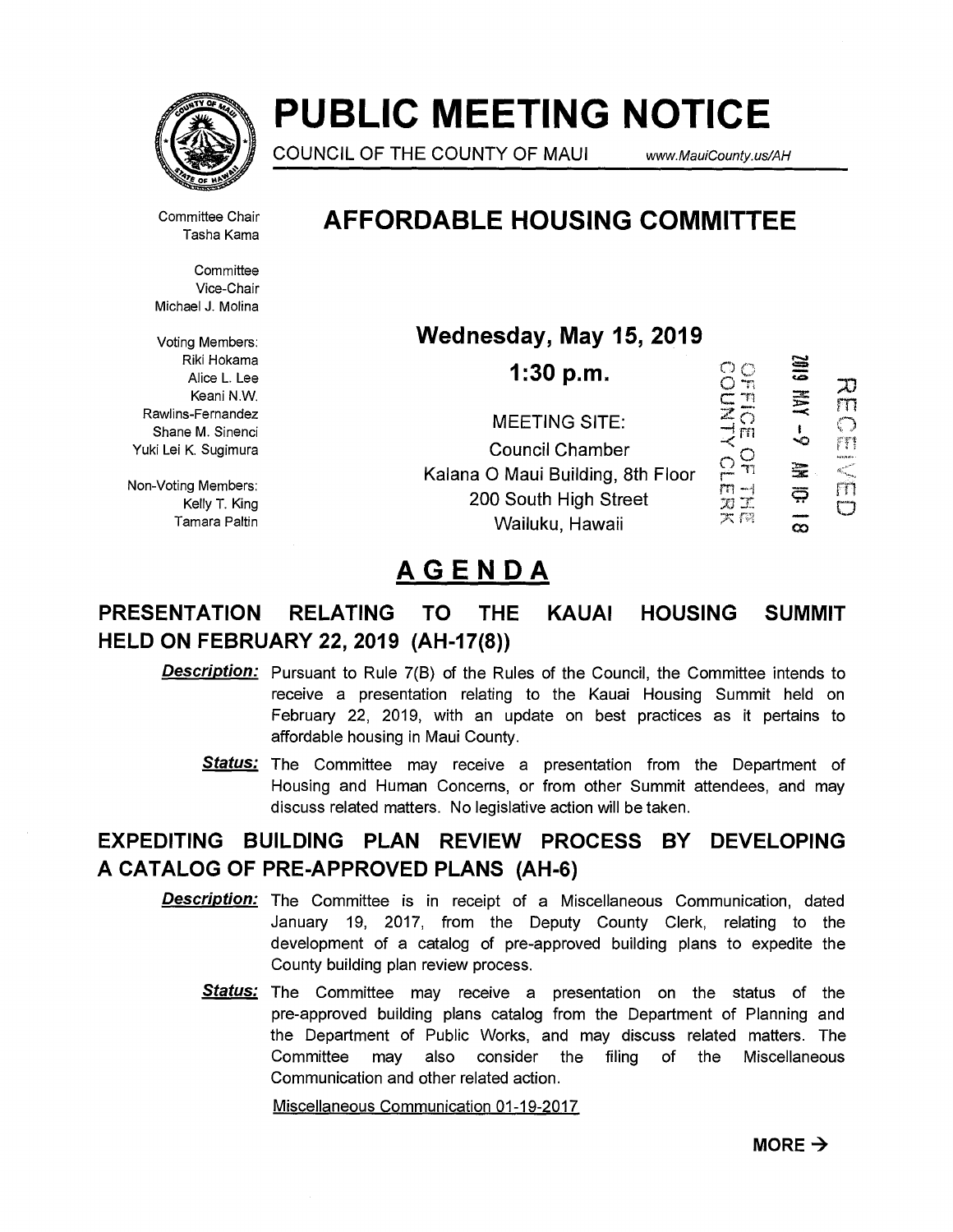## **AMENDING CHAPTER 3.48, MAUI COUNTY CODE, RELATING TO LONG TERM DEDICATION FOR RESIDENTIAL WORKFORCE HOUSING RENTAL UNIT PROJECTS AND REPEALING THE EXEMPTION FOR LOW AND MODERATE INCOME HOUSING (AH-18)**

- **Description:** The Committee is in receipt of County Communication 19-80, from the Acting Director of Finance, transmitting a proposed bill entitled "A BILL FOR AN ORDINANCE AMENDING CHAPTER 3.48, MAUI COUNTY CODE, RELATING TO LONG TERM DEDICATION FOR RESIDENTIAL WORKFORCE HOUSING RENTAL UNIT PROJECTS AND REPEALING THE EXEMPTION FOR LOW AND MODERATE INCOME HOUSING." The purpose of the proposed bill is 1) to create a new section in the Maui County Code under Chapter 3.48 relating to the real property tax that establishes the policy and procedures for dedication of lands used for residential workforce housing rental unit, and 2) to repeal Section 3.48.545 of the Maui County Code relating to the exemption for low and moderate income housing.
	- **Status:** The Committee may consider whether to recommend passage of the proposed bill on first reading, with or without further revisions. The Committee may also consider the filing of County Communication 19-80 and other related action.

County Communication 19-80